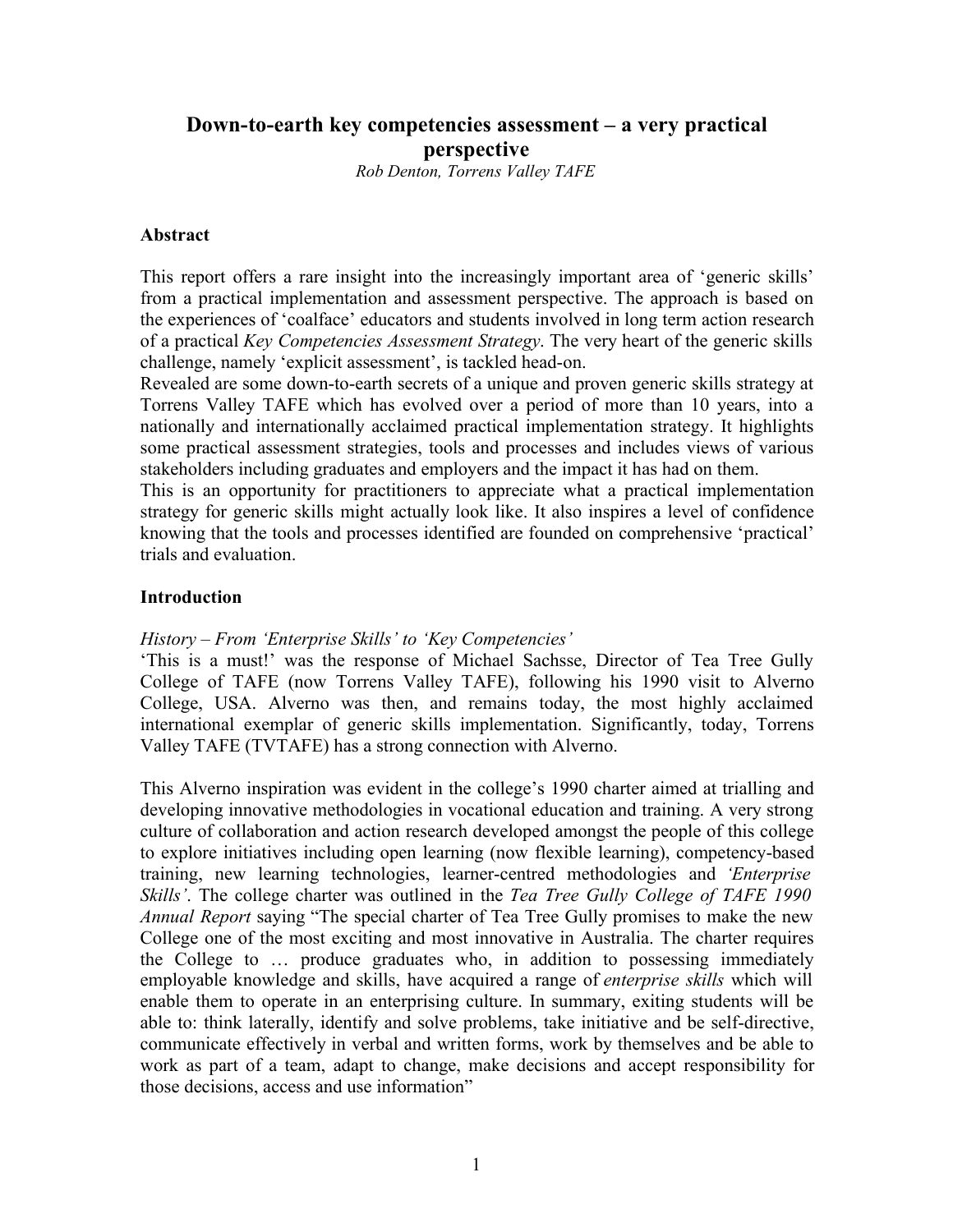Also in the report the Deputy Director Bob Wilson, reflecting back over the year 1990, said we "…have experimented with the concepts of *enterprise skills* development… students have had the opportunity to learn and practice these important skills and have them mapped via a personal log book".

The formation of an organisation-wide Enterprise Skills Focus Group was among the strategies initiated to nurture local research and trialling of this initiative. This early focus on generic skills pre-empted the national Mayer Committee introduction of Key Competencies. The uncanny similarity of these two initiatives served to validate the pioneering work on Enterprise Skills at TTG College of TAFE. In the interests of national coherence and recognition, Key Competencies were adopted in place of Enterprise Skills and the group was consequently renamed the Key Competencies Focus Group. A draft report of the Key Competencies focus group in 1993 stated: "The result of the focus group's work was a student record and log book which was trialled in several faculties during 1992. An 'enterprise skills statement' was also developed for graduating students". A document titled *Enterprise Skills Development Program – Faculty Guidelines* was printed in May 1993 providing staff with a framework for implementation including definitions, guiding principles, responsibilities, key elements, performance levels, assessment and reporting. Notably, these foundational principles of implementation remain clearly evident in today's much more developed and improved implementation strategy.

Progress towards practical implementation of Key Competencies then slowed for several years amid implementation of other training reform priorities but it was certainly not forgotten. In 1996 we experienced a great revival in Key Competencies across the nation thanks to a raised national profile and availability of professional development funding. Torrens Valley TAFE made the most of this opportunity undertaking a major 'Teaching & Learning the Key Competencies in VET' Action Learning Project and collaborating in statewide and national networking activities. This was the springboard that first launched the Electronics & Information Technology (E&IT) program into the national arena as a significant player in the Key Competencies implementation initiative. Much foundational work had already been achieved by this time and the focus of the E&IT Action Learning Project was 'Industry collaboration'. An informative outline of the findings is available online at: http://www.tafe.sa.edu.au/vet\_div/irsi/key\_comp/htm/actvities/rob.html (Note the spelling of 'actvities' in this web address!)

After 1996, again there followed a period of relative quiet as the VET sector nationally devoted its energies toward grappling with online learning, flexible learning, Training Packages and the competitive training market. However, perseverance and steady progress by the E&IT program through this time led to the very significant formal launch of the comprehensive *E&IT Key Competencies Assessment Strategy* in 2000. This assessment strategy has since continued to evolve, gaining credibility and national and international acclaim.

*The E&IT Flexible Learning Context*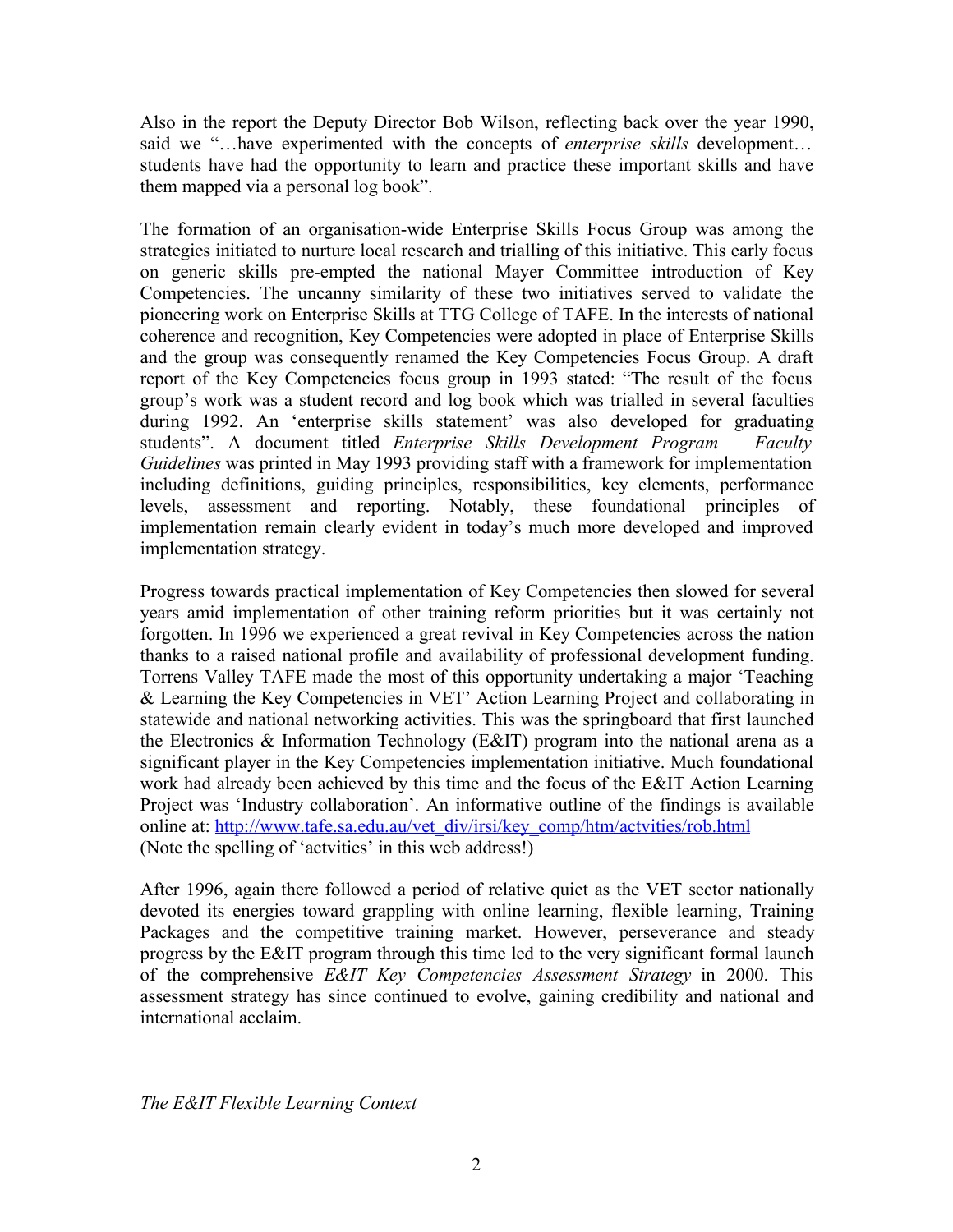It is important to appreciate the E&IT flexible learning context in order to fully understand the Key Competencies implementation strategy as it was specifically designed and developed to integrate into this flexible learning context. Since it's inception in 1991, the E&IT program has sought to develop an optimal learning environment for the development of technical skills integral with Key Competencies in order to develop immediately productive graduates for the workplace. In meeting this goal, the E&IT program has created a highly developed flexible learning environment emulating the workplace. It incorporates national training agenda priorities including competencybased, learner-centred, self-directed, flexible learning methodologies assisting students to take progressively more responsibility for, and control of, their learning. Empowering learners in this way allows them (in fact requires them) to develop and demonstrate Key Competencies crucial for effective performance in the workplace and the community. A video highlighting the E&IT Flexible Learning environment can be viewed online at: www.tvtafe.com.au/electronics

#### **Research method**

Today's E&IT Key Competencies strategy is the culmination of long term action research and continuous improvement over a period of 12 years. E&IT has always deliberately adopted local, state and national guidelines (wherever possible) for the assessment of Key Competencies to capitalise on the efforts of all others over the years and to ensure greatest relevance and recognition across the nation. The Mayer Committee national recommendations on Key Competencies have been followed closely and further enhanced through the efforts of numerous research and development activities including focus groups, various work-based learning projects, literature reviews, national research projects, international benchmarking and local industry consultation and collaboration.

Prior to 2000, the E&IT flexible learning program offered students a learning experience rich in opportunities to develop Key Competencies in an integral way with technical skills. The problem was finding a way to make these skills explicit in order to give due recognition and to objectively and developmentally improve these skills in a planned way. The solution to this ultimately took the form of the comprehensive *E&IT Key Competencies Assessment Strategy* launched in June 2000. The real strength of this strategy is its strong focus on 'explicit assessment' as a strategy for nurturing learning and development of student Key Competencies in addition to assessing and certifying these crucial skills. The major challenge (universally acknowledged) was always going to be how to achieve a practical and workable implementation.

Some particularly significant action research initiatives that have served to endorse and improve this assessment strategy since implementation include:

#### *National Assessment Awards*

The credibility of this assessment initiative was evaluated by the Assessment Research Centre, University of Melbourne as part of the 2000 National Assessment Awards and was awarded the runner-up position. This evaluation considered reliability, validity, uniqueness, cost effectiveness, benefits/outcomes, evidence of practicability, workable strategy, evaluations of use, implementation and potential to improve assessment practices. The panel report provided valuable recommendations for consideration.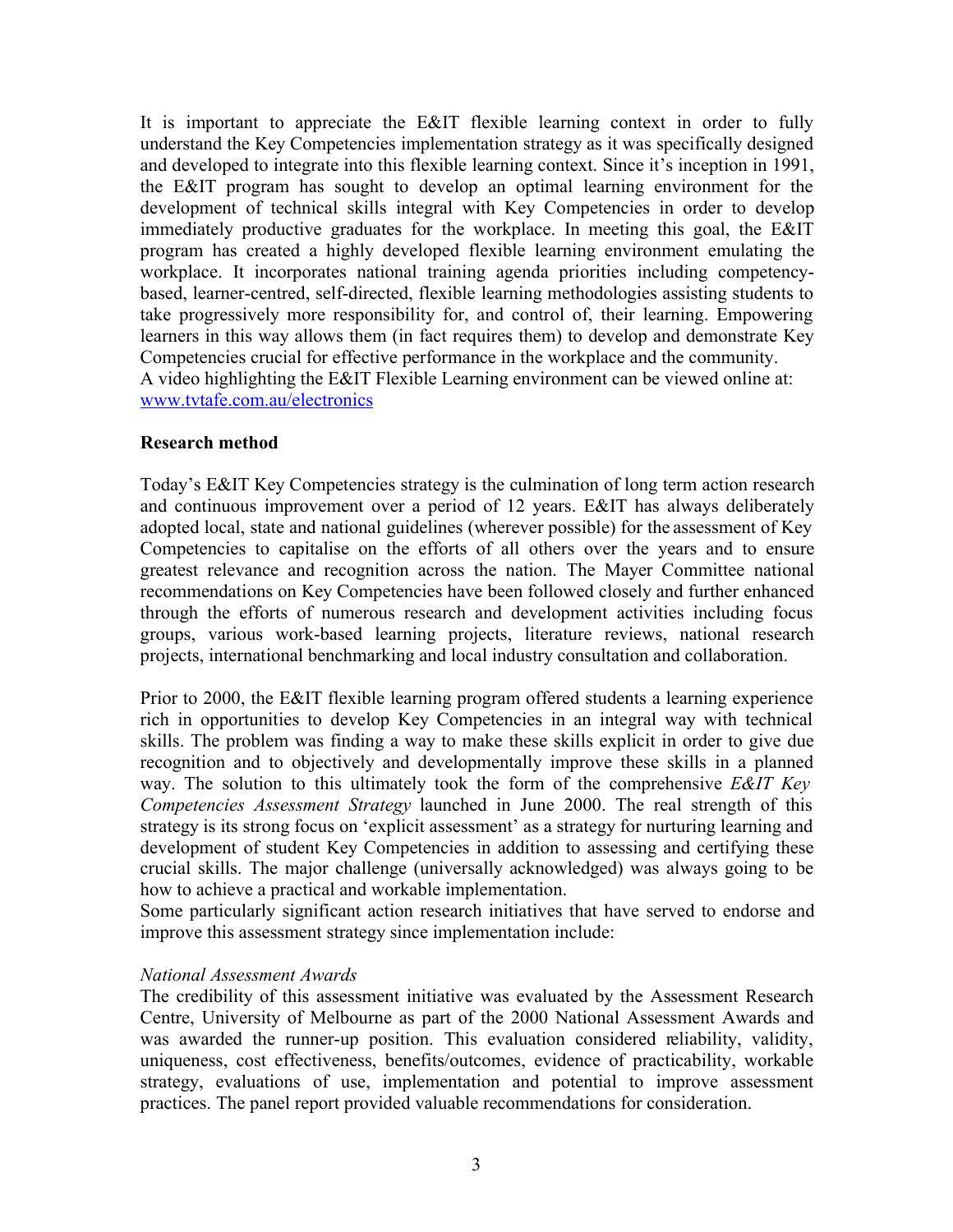*"I have worked in the field of assessment for more than 25 years and your [Key Competencies] work is among the best examples I have seen… so much work and creative energy and even brilliance goes into the development of such an outstanding contribution to assessment… congratulations on your exceptional work"* (Professor Patrick Griffin, Director of the Assessment Research Centre, University of Melbourne).

#### *International Benchmarking*

The opportunity in 2001 to benchmark the E&IT Key Competencies Assessment Strategy against the internationally acclaimed Alverno College 'Ability-based Learning' model was a very significant catalyst for continuous improvement. While our assessment strategy was no match for the magnitude and calibre of the Alverno model, which has evolved over 25 years, many fundamental principles and philosophies were common, and that was a great endorsement of the E&IT approach. A range of differences between E&IT and Alverno were identified and prioritised according to the potential benefit they might offer if incorporated into our model. Additionally, some unique strengths of the E&IT model were identified and served as improvement opportunities for Alverno, particularly in relation to Flexible Learning methodologies.

#### *National Research and Development Project*

During 2002, an NCVER Research Project titled "The Authentic Performance-based Assessment of Problem Solving" was undertaken as a collaborative initiative between E&IT and The Centre for Lifelong Learning and Development (Flinders University). A major outcome of this was the development of an enhanced assessment instrument for the 'Solving Problems' Key Competency. This was validated as an effective assessment instrument through a one semester trial and has now been adopted by E&IT. Similar enhancements are now planned for the other Key Competency instruments.

### **Findings and discussion**

#### *What exactly is this assessment strategy? In a nutshell …*

It is a voluntary opportunity for students to apply for explicit assessment and recognition of one or more Key Competencies (at specified Performance Levels) as part of any existing course assessment (ie it does not involve any extra assessment activities).

Students perform a self assessment of their selected Key Competency using the relevant assessment tool and identify evidence to support their assessment which is presented (in a convenient form) to the module facilitator for validation. Validation involves two aspects:



- (1) that the student has successfully performed the Key
	- Competency to the specified performance level criteria clearly stated on the assessment sheet and

(2) that the student is explicitly aware of the Key Competency and their competence in it. Certification takes the form of a Statement of Attainment issued by the organisation listing all Key Competencies and corresponding Performance Levels achieved.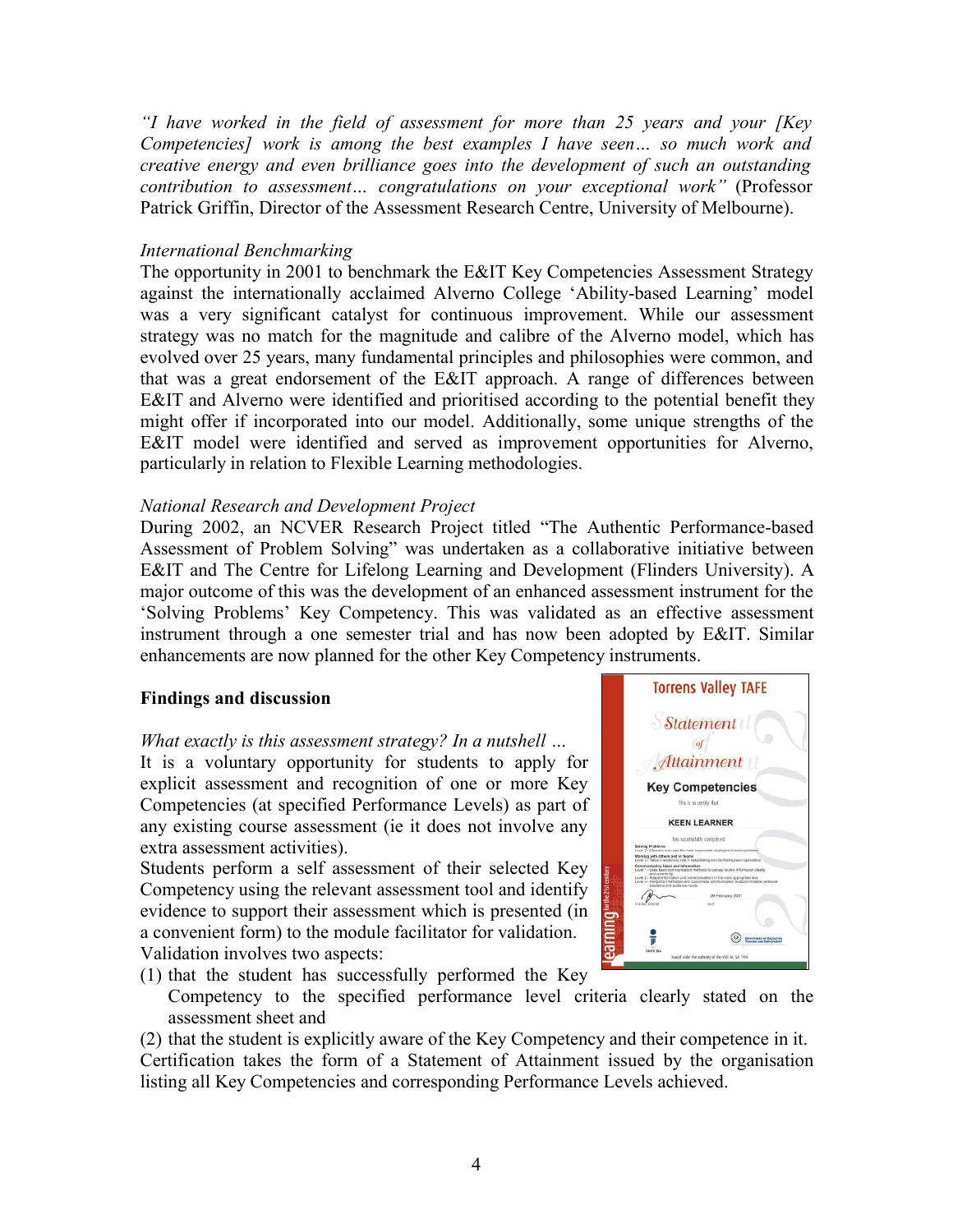All results, along with a comprehensive portfolio of evidence for each student, are maintained in SMART (the local computer managed student resulting system).

To gain formal recognition for a Key Competency Performance Level it must be successfully demonstrated and assessed twice in different contexts (Mayer Committee guidelines).

It is the responsibility of each student to provide clear samples of evidence to address each assessment criterion for the chosen Key Competency Performance Level

Demonstration of higher performance levels does not necessarily indicate an ability to perform at the lower levels. All levels are important and should be demonstrated and validated.

Students seeking recognition for their generic skills are required to work their way through the following process:

- 1. Find out about the Key Competencies generally through induction, information resources, facilitators and/or the Key Competencies coordinator.
- 2. Choose a suitable Key Competency to be assessed as part of a module assessment, having discussed the possibilities with the module facilitator if desired.
- 3. Collect an Assessment Sheet and choose the performance level having read carefully through the associated criteria. Then use the Assessment Sheet to guide them through the assessment.
- 4. Provide clear evidence to demonstrate how each criterion had been addressed during the module assessment for the facilitator to validate against the criteria.

### *Making it workable*

Absolutely essential for successful implementation is the requirement for a 'workable' system. Our goal is to make Key Competencies more explicit but if implementation is perceived to be difficult and unwieldy, then the tendency will be to try to hide and ignore them making them less visible. Considerable thought, therefore, has gone into designing this strategy to minimise the burden and overheads while maximising the benefits to learners, industry and the community.

Some of the design features making it workable for students, staff, E&IT program and employers include:

- Comprehensive orientation and facilitated induction
- Clear and comprehensive information in many forms (documents, Powerpoint presentations, videos, brochures, posters, software etc)
- Consistent assessment process for all Key Competencies
- Incorporated as part of existing course assessments not additional assessments
- Evidence presented in any convenient form
- Assessment criteria clearly stated on Assessment Sheets
- Facilitators don't 'assess' but rather 'validate' evidence presented against the clearly stated criteria (they don't need to search for the evidence, students are required to clearly point-out or provide evidence)
- Results recorded in existing computer-based resulting system (SMART) familiar to staff and students
- Assistance readily available from facilitators and Key Competencies coordinator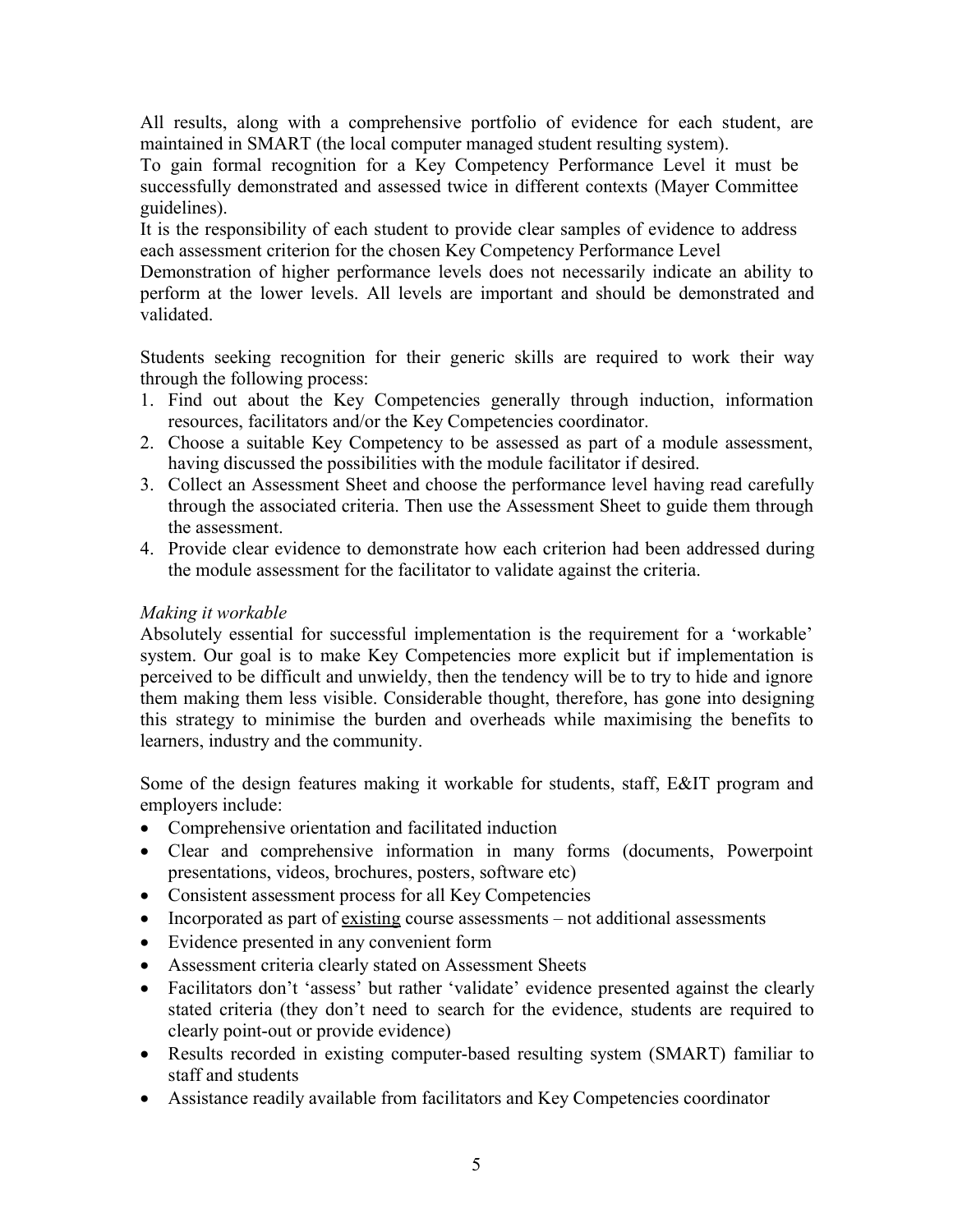- Specific guidance available from learning guides and facilitators
- Actively supported by the E&IT Student Representative Council (SRC)
- Statement of Attainment lists each Key Competency achieved to help prospective employers in recruiting
- The process ensures students are explicitly aware of their Key Competencies and able to discuss them confidently with employers at job interviews
- The process was designed in consultation with industry representatives therefore accommodates their needs

## *Key principles of the assessment strategy*

# *(1) The PROVE & IMPROVE Principle*

*'PROVE & IMPROVE'* is a current slogan used to promote the E&IT Key Competencies initiative. It is intended to emphasise the dual focus of this assessment strategy. Namely,



to provide opportunities for students to PROVE (through formal assessment and certification) and IMPROVE (through 'assessment as learning' practices) their Key Competency abilities.

The effort a learner devotes to 'proving' Key Competencies is also deliberately harnessed through the design of the assessment process to nurture further learning and 'improvement' of these important lifelong skills.

# *(2) 'Integral' Performance – 'Explicit' Assessment*

Much national debate has revolved around 'how' Key Competencies should be performed and assessed in relation to technical competencies – integrated or discrete? The E&IT model takes quite a unique approach incorporating the best of both positions by having Key Competencies 'performed' as an integral part of technical competencies while being 'assessed' explicitly using specific criteria relevant to each Key Competency. Making each Key Competency performance an integral part of routine tasks as occurs in the workplace contributes to making the learning authentic. Explicit assessment allows these generic skills to be evaluated in detail across a range of activities and contexts, helping students appreciate the generic and transferable nature and value of these skills. Both the technical competency and the Key Competency have separate explicit criteria.

### *(3) Assessment as the Major 'Learning and Development' Strategy*

Many debate HOW and IF Key Competencies can be taught. Some believe they can be taught explicitly while others believe it is simply a process of osmosis. We believe Key Competencies are not 'taught' but rather 'learned and developed' and that 'assessment' is the most effective strategy for achieving this. Assessment is used as a means of forcing the processes and practices of Key Competencies to become explicit in order that they may be learned and developed. This fundamental principle is also employed by Alverno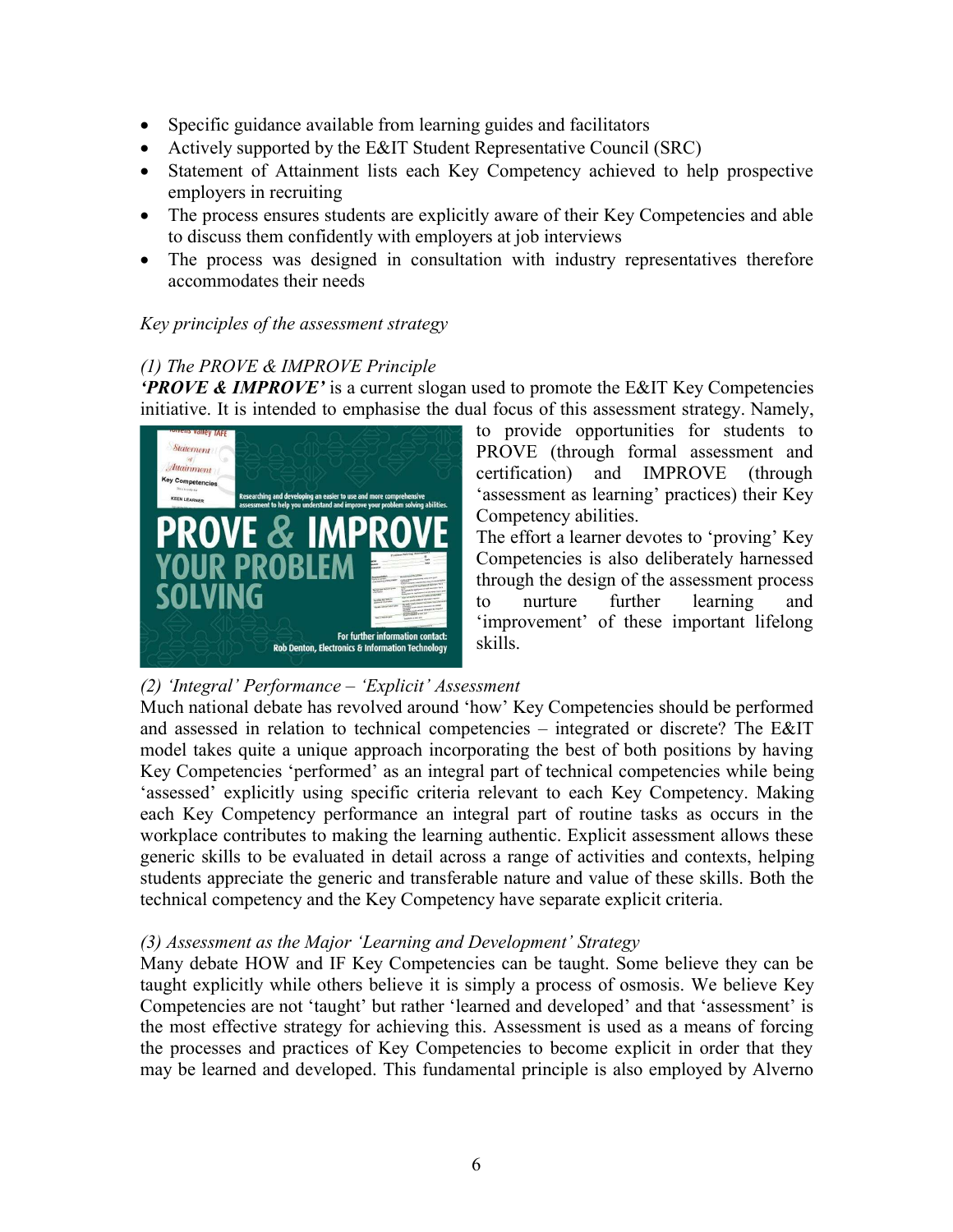College in their international best practice work with generic skills and very aptly titled 'Assessment-As-Learning'.

Assessment is 'learner-centred' with the learners undertaking 'self-assessment' and facilitators performing a crucial validation and developmental support role in the process. We term this 'Validated Self Assessment'.

### *(4) Validated Self Assessment*

'Validated Self Assessment' is the key strategy for achieving the PROVE & IMPROVE principle. It is possibly the single most crucial element of the whole assessment strategy. Self Assessment is a major means by which learners are empowered in the assessment process in such a way that helps them develop or 'improve' their generic skills.

Validation provides the quality assurance and formal recognition for the learner to 'prove' their capabilities. Validation is also crucial for establishing credibility and applying defined standards to otherwise uncontrolled and uncertified self assessment practices. Consistent with the Assessment-As-Learning philosophy, this validation process is also an important opportunity for 'validators' to provide feedback and support to nurture development of the learner through the assessment process.

Key Competency Assessment Sheets for each Key Competency are used to guide the assessment process. They contain the criteria for each performance level for learners to self assess their performance and for staff to validate student performance based on the evidence that is presented. The evidence may be presented in any form (written, verbal, demonstrated). A learner's ability to effectively self assess their performance…

- (1) raises their awareness of the processes involved
- (2) identifies where they are at with a particular Key Competency
- (3) provides a pathway for improvement
- (4) establishes a framework of understanding to help them apply these skills in different contexts (ie reinforcing transferability) and
- (5) equips them with the confidence and ability to convincingly describe and discuss their skills to others such as at job interviews

#### *(5) Voluntary Nature*

This strategy of *explicit* assessment and formal recognition of Key Competencies is offered as a voluntary opportunity for learners. This is consistent with the empowered learner focus of Flexible Learning. However, this voluntary nature is responsible for the greatest difficulty posed by this initiative: generating significant levels of interest and participation amongst students. This prompted a concerted effort in publicising this strategy and promoting the benefits it offers. Consideration is now being given to *mandating* this assessment to increase participation and to reinforce the importance of Key Competencies. At the same time it is important to preserve the benefits of empowered learning by retaining substantial learner choice and control in this process.

*Support mechanisms*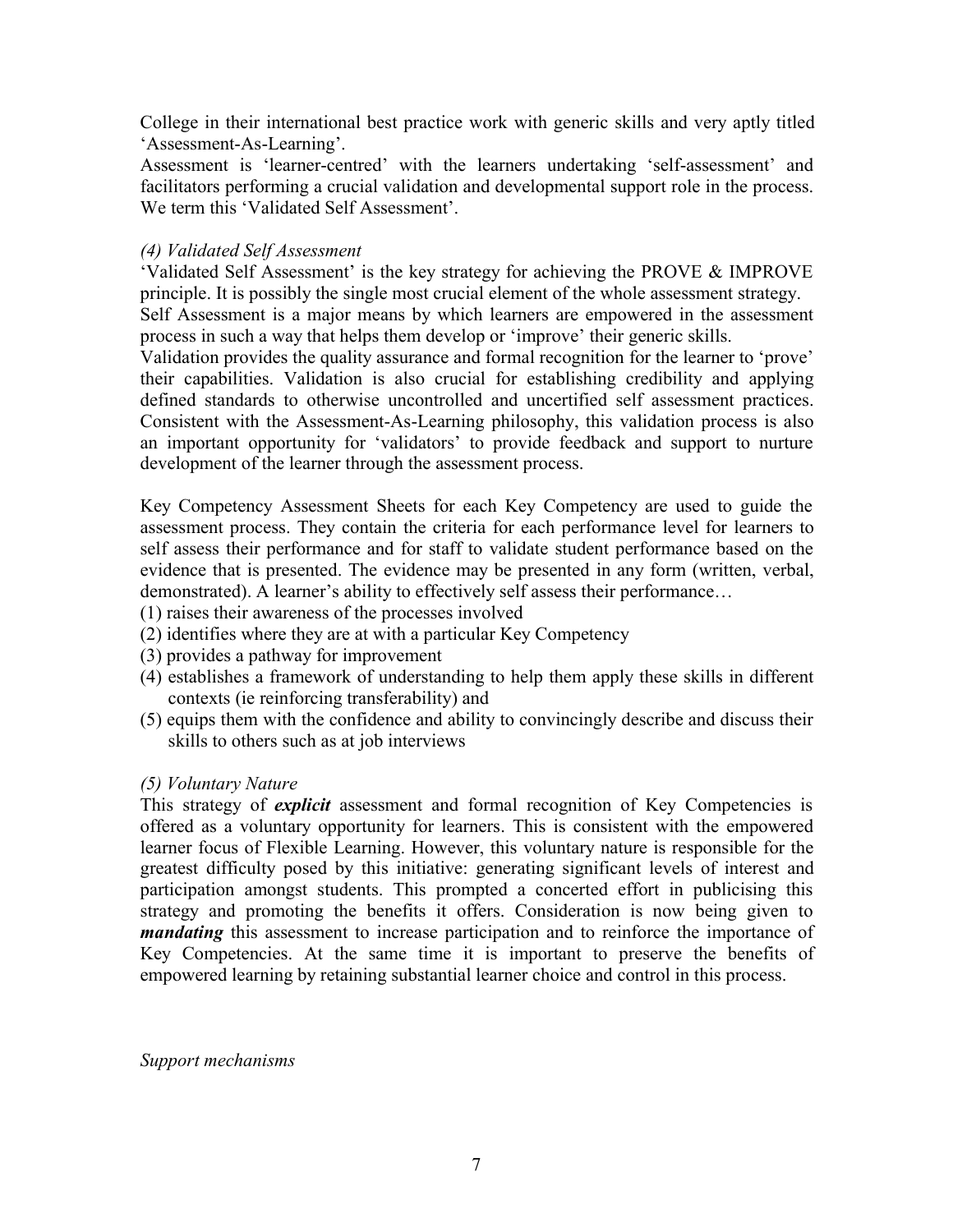This strategy derives great strength from being totally integrated into the educational program. As a result it benefits from comprehensive program-wide support mechanisms including:

#### *(1) Student Induction*

Student induction is an absolutely crucial requirement which has been carefully planned, instrumented and resourced. Induction includes Powerpoint presentations, videos, posters, brochures, information, software resources, discussions, tutorials. A recent survey of E&IT students found that 90 per cent of students who had participated in Key Competencies assessment and 88 per cent of students who had not participated believed that they were well informed about the Key Competencies Assessment Strategy.

#### *(2) Professional Development*

The Key Competencies Coordinator takes primary responsibility for professional development for all E&IT staff. The student orientation resources are used to inform staff about Key Competencies from a student's perspective. In addition, processes and resources have been put in place to ensure staff members are adequately inducted into their roles as 'validators' of student Key Competencies assessments.

### *(3) Quality Assessment Instruments*

The quality of the assessment 'process' is paramount and has already been emphasised (such as the validated self assessment process) but it is also important to have quality assessment instruments. Assessment instruments have been developed for each of the Key Competencies based directly on the Mayer Committee guidelines to support the selfassessment and validation process for students and facilitators.

The recent NCVER Research Project titled "The Authentic Performance-based Assessment of Problem Solving" focussed on the development and validation of a new enhanced assessment instrument for the Solving Problems Key Competency paving the way for similar upgrades of the assessment sheets for the other Key Competencies.

Perhaps the most valuable feature of these assessment instruments is their suitability as *developmental tools for learners* helping them learn more about Key Competency processes and building a framework of understanding to help them continue to develop these skills throughout their lives. The new Problem Solving tool is a substantial improvement in this area making it a significant enhancement over previous assessment sheets.

### *(4) Recording System*

The existing computer based resulting system (called SMART) used by this program was customised to make recording of Key Competencies assessments very easy and reliable. It has been designed to collate a comprehensive database or portfolio of evidence of student performance. This, combined with a Key Competencies Statement of Attainment, equips students with a strong package to present to, and discuss with, prospective employers.

#### *Stakeholder views*

A wide range of formal and informal evaluation processes have been implemented to capture the views of stakeholders in this initiative. These have been overwhelmingly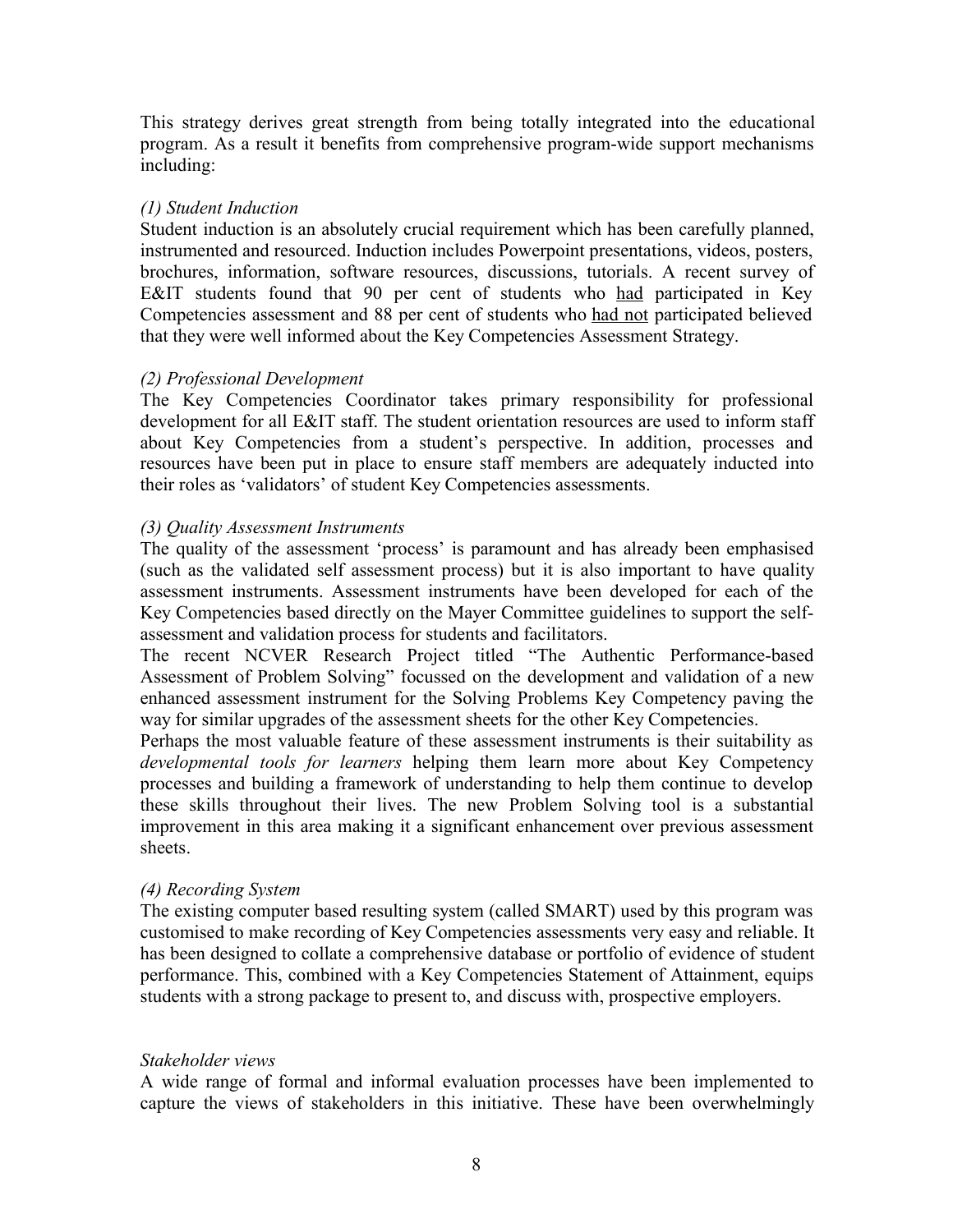supportive of the strategy and have helped verify and refine our directions. Below is a brief snapshot of some stakeholder perspectives.

#### *(1) Students*

The E&IT Student Representative Council (SRC) provides a major means of consultation and collaboration between staff and students. Their active support and involvement with implementing various Key Competency activities including surveys, industry guest speakers, luncheons, publicity, forums and newsletters is evidence of their strong support for this initiative. The results of student surveys administered by the SRC have been very supportive. Student comments include:

*"I did find my first attempt the most difficult and time consuming but now there is greater information available and I have completed a few more I find them an easy way to improve my 'soft' skills and analyse my methodologies".*

*"I have found that the assessments are easily incorporated into my studies, and it doesn't take long. I'm glad I'm studying in a program where this opportunity is available".*

*"Very helpful in breaking down the problem solving method into identifiable sections. Helped me better understand the process."*

### *(2) Graduates*

Comments from recent graduates now working in the industry …

*"I can see now how really focusing on Key Competencies and especially evaluating my performance against the criteria has helped me get this job, improve my performance, monitor and improve what I do and perform better in other areas of life as well as work" "The transition to the workplace from my previous course of study in the E&IT Flexible Learning Program was very easy due to the similarities.*

*My employer promotes an innovative work culture where everyone is made to feel important in achieving the goals of the company. This means everyone needs to be able to work well in groups, to independently research, analyse and present information as well as problem solve and use technology. These Key Competencies are imperative to meeting the company's strategic objective. So I was extremely pleased to find that all the key competencies I developed fitted in so well with this culture." "I got the job because of it!"*

### *(3) Employers*

An early survey concluded that 92% of industry respondents considered Key Competencies to be highly desired and that certification of these skills would be useful in the process of recruiting. More recently feedback has been received from employers who have recruited students since the introduction of the Key Competencies Assessment Strategy. A company manager talking about two E&IT students undertaking an industry R&D project said…

*"This is probably their first ever experience in a real Electronics & IT workplace so all they have had is the training from your program and they are performing admirably. You have provided them with a suitable methodology to learn to be effective in the workplace".*

The HR Manager of a local 'award winning' E&IT enterprise said they selected an E&IT graduate specifically on the basis of evidence of demonstrated and certified Key